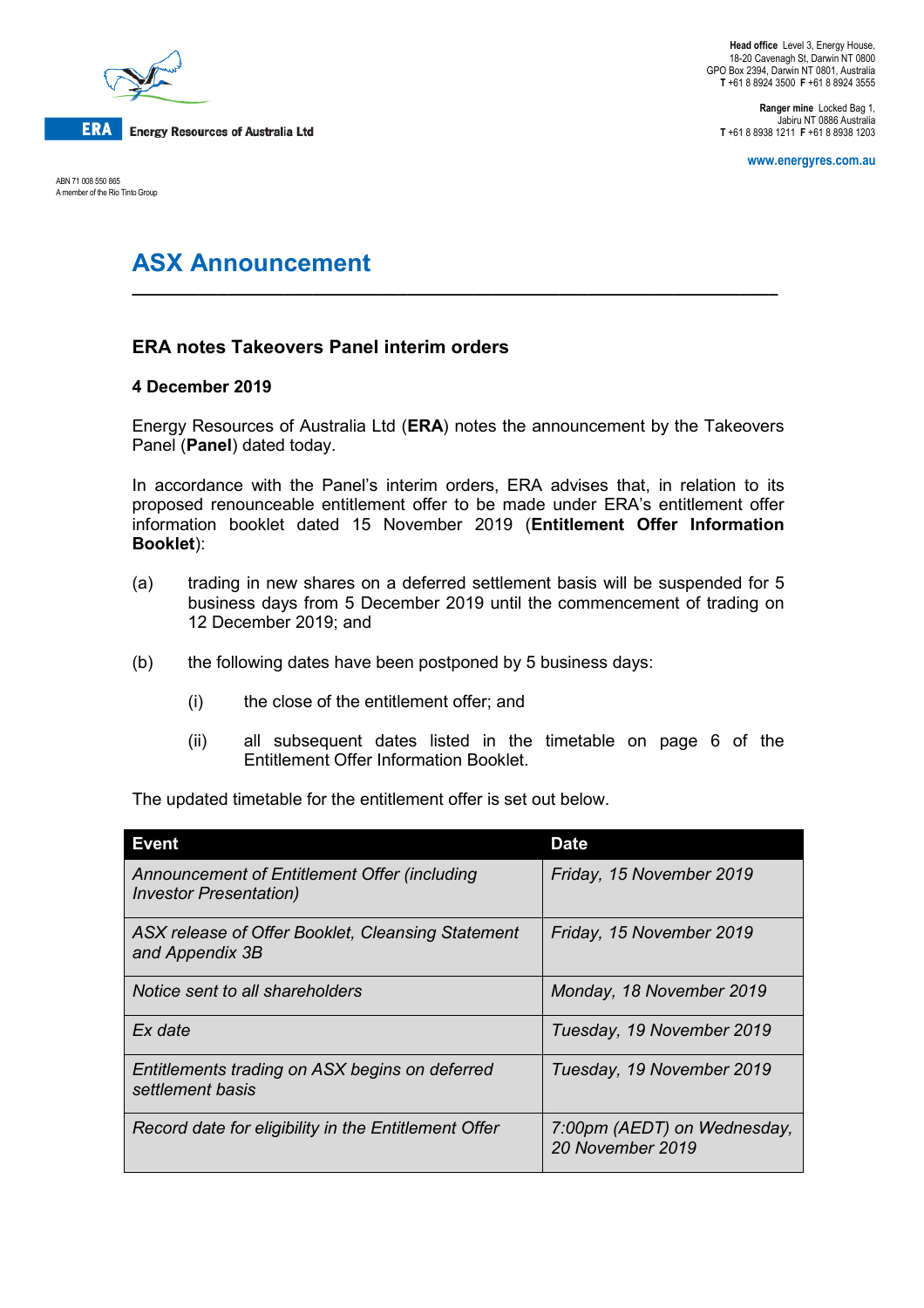

| <b>Event</b>                                                                                                                            | <b>Date</b>                                     |
|-----------------------------------------------------------------------------------------------------------------------------------------|-------------------------------------------------|
| <b>Entitlement Offer opens</b>                                                                                                          | Friday, 22 November 2019                        |
| Mailing of personalised Entitlement and Acceptance<br>Form and the Offer Booklet to Eligible Shareholders,<br>and Entitlements allotted | Friday, 22 November 2019                        |
| Entitlement trading on ASX on normal settlement<br>basis begins                                                                         | Monday, 25 November 2019                        |
| Entitlements trading on ASX ends                                                                                                        | Wednesday, 4 December 2019                      |
| Trading of New Shares under the Entitlement Offer<br>on ASX on deferred settlement basis suspended                                      | Thursday, 5 December 2019                       |
| Suspension of trading of New Shares under the<br>Entitlement Offer on deferred settlement basis lifted<br>and trading begins            | Thursday, 12 December 2019                      |
| Last day to extend the Entitlement Offer closing date                                                                                   | Friday, 13 December 2019                        |
| <b>Entitlement Offer closes</b>                                                                                                         | 5:00pm (AEDT) on Wednesday,<br>18 December 2019 |
| Determination of allocation under Shortfall Facility<br>and Shortfall Bookbuild                                                         | Friday, 20 December 2019                        |
| Notification of Shortfall to ASX                                                                                                        | Monday, 23 December 2019                        |
| Issue of New Shares under the Entitlement Offer                                                                                         | Friday, 27 December 2019                        |
| New Shares under the Entitlement Offer commence<br>trading on ASX on a normal settlement basis                                          | Monday, 30 December 2019                        |
| Despatch of holding statements for New Shares<br>under the Entitlement Offer                                                            | Monday, 30 December 2019                        |

The balance of the timetable is indicative only, and ERA reserves the right to vary the dates in the timetable, subject to the requirements of the ASX Listing Rules and the Panel.

The Panel continues to conduct proceedings with regard to this matter. ERA will keep shareholders updated in relation to any material developments with respect to this matter.